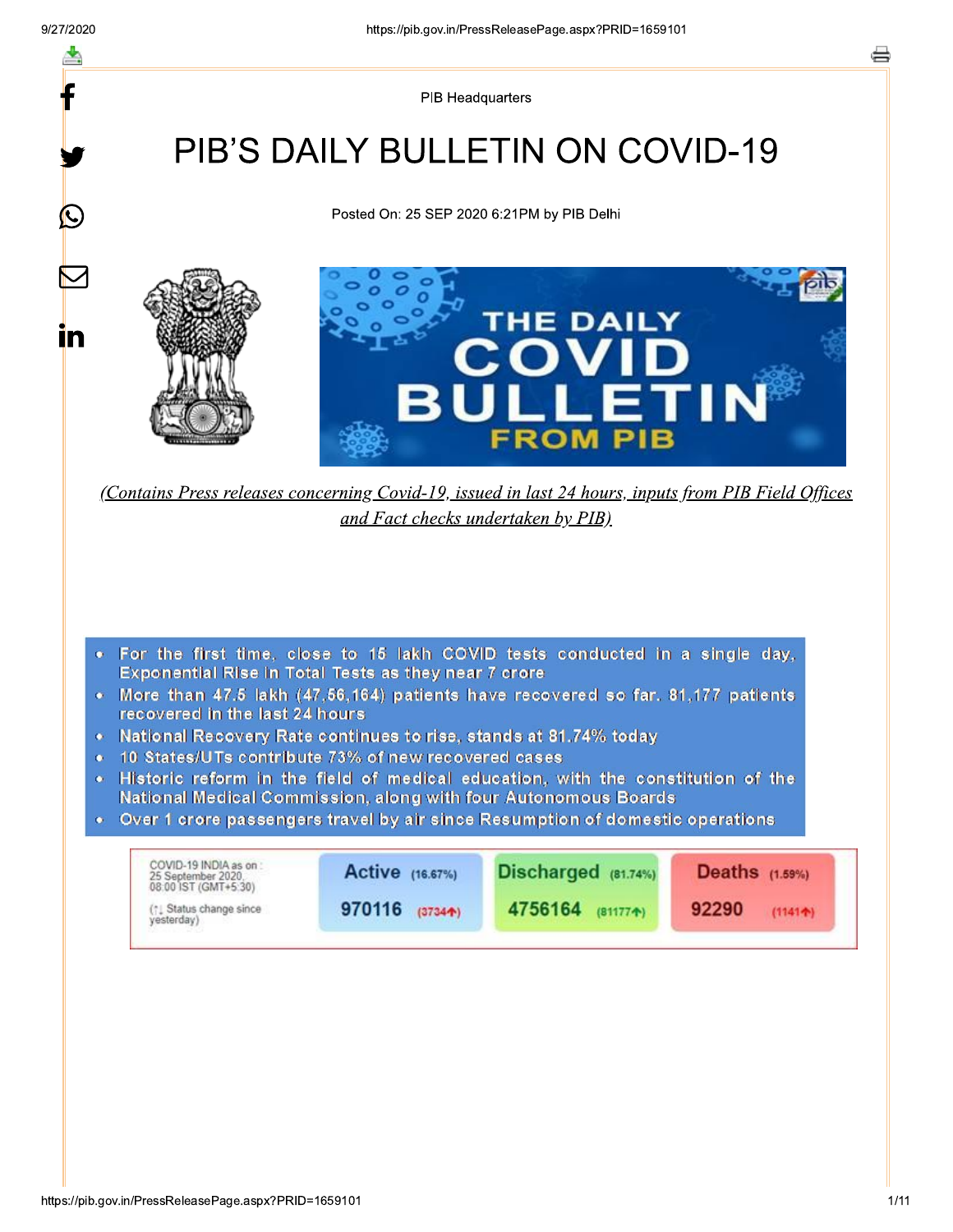f

A Q D

in

| <b>BORONA WATGH</b>                                                                                                 |                    |                                                  |                             |                         |                                                         |  |
|---------------------------------------------------------------------------------------------------------------------|--------------------|--------------------------------------------------|-----------------------------|-------------------------|---------------------------------------------------------|--|
| Situation in India at 8:00 am on September 25<br>State / UT-wise position/<br>( ☆ ※ Change over the last 24 hours ) |                    |                                                  |                             |                         |                                                         |  |
|                                                                                                                     |                    | <b>Active cases</b>                              | <b>Recovered</b>            | <b>Deaths</b>           | <b>Confirmed cases</b>                                  |  |
|                                                                                                                     | Maharashtra        | 2,75,404 & 1,521                                 | 9,73,214 & 17,184           | 34,345 & 459            | 12,82,963 & 19,164                                      |  |
| <b>Confirmed cases</b>                                                                                              | Karnataka          | 95,568 & 897                                     | 4,44,658 & 6,748            | 8,331 465               | 5,48,557 & 7,710                                        |  |
| $\blacksquare$ 1-10,000<br>$\blacksquare$ 1,00,001-<br>₹7,00,000<br>■ 10,001-<br>$12,50,000+$<br>1,00,000           | Andhra Pradesh     | 69,353 $% -1,004$                                | 5,79,474 & 8,807            | 5,558 $\spadesuit$ 52   | 6,54,385 & 7,855                                        |  |
|                                                                                                                     | Uttar Pradesh      | 61,300 ♦ 398                                     | 3,07,611 & 4,922            | 5,366 $\spadesuit$ 67   | 3,74,277 & 4,591                                        |  |
|                                                                                                                     | Tamil Nadu         | 46,405 & 156                                     | 5,08,210 & 5,470            | 9,076 & 66              | 5,63,691 & 5,692                                        |  |
|                                                                                                                     | Kerala             | 45,993 & 3,135                                   | 1,07,850 $\triangle$ 3,168  | $613$ $\spadesuit$ 21   | 1,54,456 & 6,324                                        |  |
|                                                                                                                     | Chhattisgarh       | 36,038 & 188                                     | 58,833 & 2,060              | 752 & 24                | 95,623 & 2,272                                          |  |
|                                                                                                                     | Odisha             | 35,092 & 545                                     | 1,61,044 & 3,779            | 752 $\&$ 16             | 1,96,888 & 4,340                                        |  |
|                                                                                                                     | Delhi              | 31,125 & 289                                     | 2,24,375 & 3,509            | $5,123$ $\spadesuit$ 36 | 2,60,623 & 3,834                                        |  |
|                                                                                                                     | Telangana          | 30,387 & 350                                     | 1,50,160 & 2,021            | 1,080 $\spadesuit$ 10   | 1,81,627 & 2,381                                        |  |
|                                                                                                                     | Assam              | 29,830 $% -352$                                  | 1,35,144 & 2,432            | 608 $\spadesuit$ 11     | 1,65,582 & 2,091                                        |  |
|                                                                                                                     | <b>West Bengal</b> | 25,221 $\&$ 120                                  | 2,08,042 & 3,014            | 4,606 & 62              | 2,37,869 & 3,196                                        |  |
|                                                                                                                     | Madhya Pradesh     | 22,744 $\check{v}$ -68                           | 90,495 & 2,327              | 2,122 $\spadesuit$ 45   | 1,15,361 & 2,304                                        |  |
| Confirmed cases<br>58,18,570 ( $\&86,052$ )                                                                         | Punjab             | 20,679 $\textdegree$ -551                        | 81,475 & 2,231              | 3,066 & 76              | 1,05,220 $\spadesuit$ 1,756                             |  |
|                                                                                                                     | Jammu & Kashmir    | 19,451 $\%$ -467                                 | 48,079 & 1,549              | 1,084 & 22              | 68,614 $\spadesuit$ 1,104                               |  |
|                                                                                                                     | Rajasthan          | 18,993 $\&$ 1                                    | 1,02,330 & 1,965            | 1,397 & 15              | 1,22,720 $\spadesuit$ 1,981                             |  |
| Recovered<br>47,56,164 ( $\&$ 81,177)                                                                               | Haryana            | 18,889 $\vee$ -387                               | 98,410 & 2,063              | 1,255 & 22              | 1,18,554 & 1,698                                        |  |
|                                                                                                                     | Gujarat            | 16,327 $% -111$                                  | 1,09,079 & 1,505            | 3,381 & 14              | 1,28,787 & 1,408                                        |  |
|                                                                                                                     | Bihar              | 13,015 $\&$ 57                                   | 1,60,178 $\spadesuit$ 1,156 | 878 $\spadesuit$ 4      | 1,74,071 & 1,217                                        |  |
|                                                                                                                     | Jharkhand          | 12,841 $\mathbf{\check{v}}$ -41                  | 62,945 & 1,386              | $652$ $4$               | 76,438 & 1,349                                          |  |
| <b>Deaths</b>                                                                                                       | Uttarakhand        | 11,507 $\check{\mathbf{v}}$ -360                 | 32,355 & 1,031              | 542 $\spadesuit$ 13     | 44,404 & 684                                            |  |
|                                                                                                                     | Tripura            | 6,378 $\vee$ -173                                | 17,487 & 509                | $265 \, \triangle 5$    | 24,130 & 341                                            |  |
| $92,290$ ( $\& 1,141$ )                                                                                             | Goa                | 5,822 & 176                                      | 24,347 & 490                | 383 $\&$ 7              | 30,552 & 673                                            |  |
|                                                                                                                     | Puducherry         | 5,097 & 244                                      | 19,311 & 418                | 487 $\&$ 6              | 24,895 & 668                                            |  |
| <b>Active cases</b>                                                                                                 | Himachal Pradesh   | 3,984 & 34                                       | 9,252 & 293                 | 150 $\spadesuit$ 10     | 13,386 & 337                                            |  |
| $9,70,116$ ( $\triangle$ 3,734)                                                                                     | Chandigarh         | 2,482 ♦ -55                                      | 8,342 & 293                 | 144 $\spadesuit$ 4      | 10,968 & 242                                            |  |
|                                                                                                                     | Arunachal Pradesh  | 2,331 & 115                                      | $6,071$ $\&$ 168            | 14                      | 8,416 & 283                                             |  |
| <b>Samples tested</b>                                                                                               | Manipur            | 2,106 ₩ -100                                     | 7,369 & 261                 | $62$ $\Phi$             | 9,537 & 161                                             |  |
| <b>Cumulative total</b>                                                                                             | Meghalaya          | $1,977 \; \vee \; 83$                            | 3,058 & 199                 | 43 $\spadesuit$ 1       | 5,078 & 117                                             |  |
| up to September 24                                                                                                  | Nagaland           | 1,088 $\vee$ -31                                 | 4,626 & 90                  | $16$ $\spadesuit$ 0     | 5,730 $\spadesuit$ 59                                   |  |
|                                                                                                                     | Ladakh             | $1,022 \times 16$                                | 2,893 & 49                  | $54$ $\spadesuit$ 3     | 3,969 & 36                                              |  |
| 6,89,28,440                                                                                                         | Mizoram            | 681 $\triangle$ 63                               | $1,105$ $\&$ 10             | $\theta$                | 1,786 $\spadesuit$ 73                                   |  |
| On September 24                                                                                                     | Sikkim             | $607 \, \text{A} \, 32$                          | 2,054 & 31                  | 31 $\spadesuit$ 1       | 2,692 ♦ 64                                              |  |
| 14,92,409                                                                                                           | DNH/Daman & Diu    | 190 $\vee$ -15                                   | 2,785 & 30                  | 2                       | 2,977 & 15                                              |  |
|                                                                                                                     | A&N Islands        | 189 & 23                                         | $3,503$ $\triangle$ 9       | 52                      | 3,744 & 32                                              |  |
| More than 70% deaths<br>due to comorbidities                                                                        |                    | Figures are subject to<br>further reconciliation |                             |                         | Source: Ministry of Health and<br>Family Welfare & ICMR |  |
| o<br>/PIB_India<br><b>V</b> /PIBHindi                                                                               | f /pibindia        | <b>NS</b> /pibindia                              | W /pibindia.wordpress.com   | /pibindia<br>o          | <b>KBK</b><br>pib.gov.in                                |  |

India's Recoveries on a Steep Upward trend, cross 47.5 lakh; 10 States/UTs contribute 73% of new recovered cases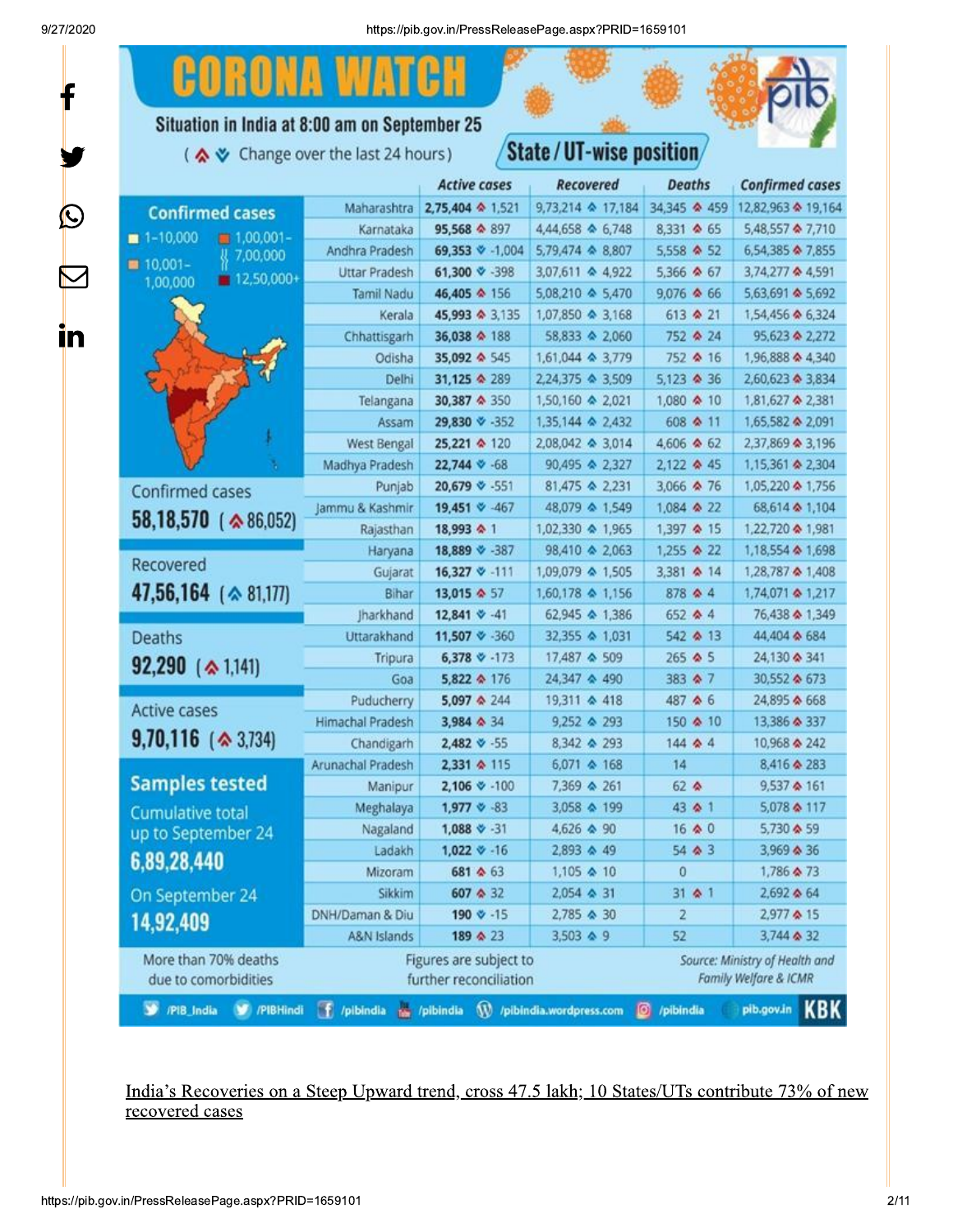$\bigcirc$ 

 $\color{red} \blacktriangleright$ 

in

https://pib.qov.in/PressReleasePage.aspx?PRID=1659101

More than 47.5 lakh  $(47,56,164)$  patients have recovered so far. 81,177 patients recovered in the last 24 hours. Recovered cases have exceeded active cases (9,70,116) by nearly 38 lakhs (37,86,048) today. Spurred by this number of very high recoveries, the national Recovery Rate continues to follow a rising curve. It stands at 81.74% today. 73% of the new recovered cases have been reported from ten States/UTs, viz. Maharashtra, Andhra Pradesh, Karnataka, Tamil Nadu, Uttar Pradesh, Odisha, Delhi, Kerala, West Bengal and Assam. Maharashtra continues to lead with more than 17,000 new recoveries. Andhra Pradesh contributed more than 8,000 to the single day recoveries. 86,052 new confirmed cases have been reported in the last 24 hours in the country.75% of the new cases are found to be concentrated in ten states/UTs. Maharashtra contributed more than 19,000 to the new cases. Andhra Pradesh and Karnataka both have contributed more than 7,000.1,141 deaths have been registered in the past 24 hours. 83% of these are from 10 States/UTs

For details:

#### India scales a historic PEAK, records all-time High of DAILY TESTING: For the first time, close to 15 lakh COVID tests conducted in a single day, Exponential Rise in Total Tests as they near 7 cr

India has scaled a historic peak in the fight against COVID-19. In a landmark achievement, for the first time, a record of very high number of nearly 15 lakh COVID tests has been conducted in a single day. With 14,92,409 tests conducted in the last 24 hours, the cumulative tests have touched nearly 7 crore (6,89,28,440). This exponential surge in the daily testing capacities strongly demonstrates the determined escalation of the testing infrastructure in the country. The last one crore tests were conducted in merely 9 days. The Tests Per Million (TPM) stand at 49,948 as of today. The national cumulative positivity rate stands at 8.44% today. With the expansion of testing infrastructure, the daily testing by States/UTs has also increased. 23 States/UTs have better tests per million than the national average (49,948). The testing network has grown to 1818 labs today, including 1084 labs in the government sector and 734 private labs.

For details:

#### Dr. Harsh Vardhan inaugurates 65th Foundation Day celebrations of AIIMS, New Delhi

Dr Harsh Vardhan, Union Minister for Health and Family Welfare and President, AIIMS presided over an event to mark the 65th Foundation Day of AIIMS, New Delhi in the presence of Sh. Ashwini Kumar Choubey, Minister of State for Health and Family Welfare. This day marks the beginning of undergraduate teaching at AIIMS and was the day the first batch of MBBS classes was held in 1956. Congratulating the AIIMS fraternity for being ranked as number one among medical institutions by National Institute Ranking Framework (NIRF) by the Ministry of Human Resource and Development, Dr Vardhan expressed satisfaction that AIIMS, New Delhi has fulfilled the objectives of its establishment set by the Indian Parliament in 1956 during its foundation and has continually sought to achieve a high standard in healthcare services, education and research. Dr. Harsh Vardhanalso expressed gratitude for the institution's huge contribution during the COVID Pandemic. On India's fight against COVID-19, Dr. Harsh Vardhan said, "India's continuously rising Recovery Rate and progressively falling Case Fatality Rate have proven the success of the COVID-19 containment strategy followed by all States and UTs under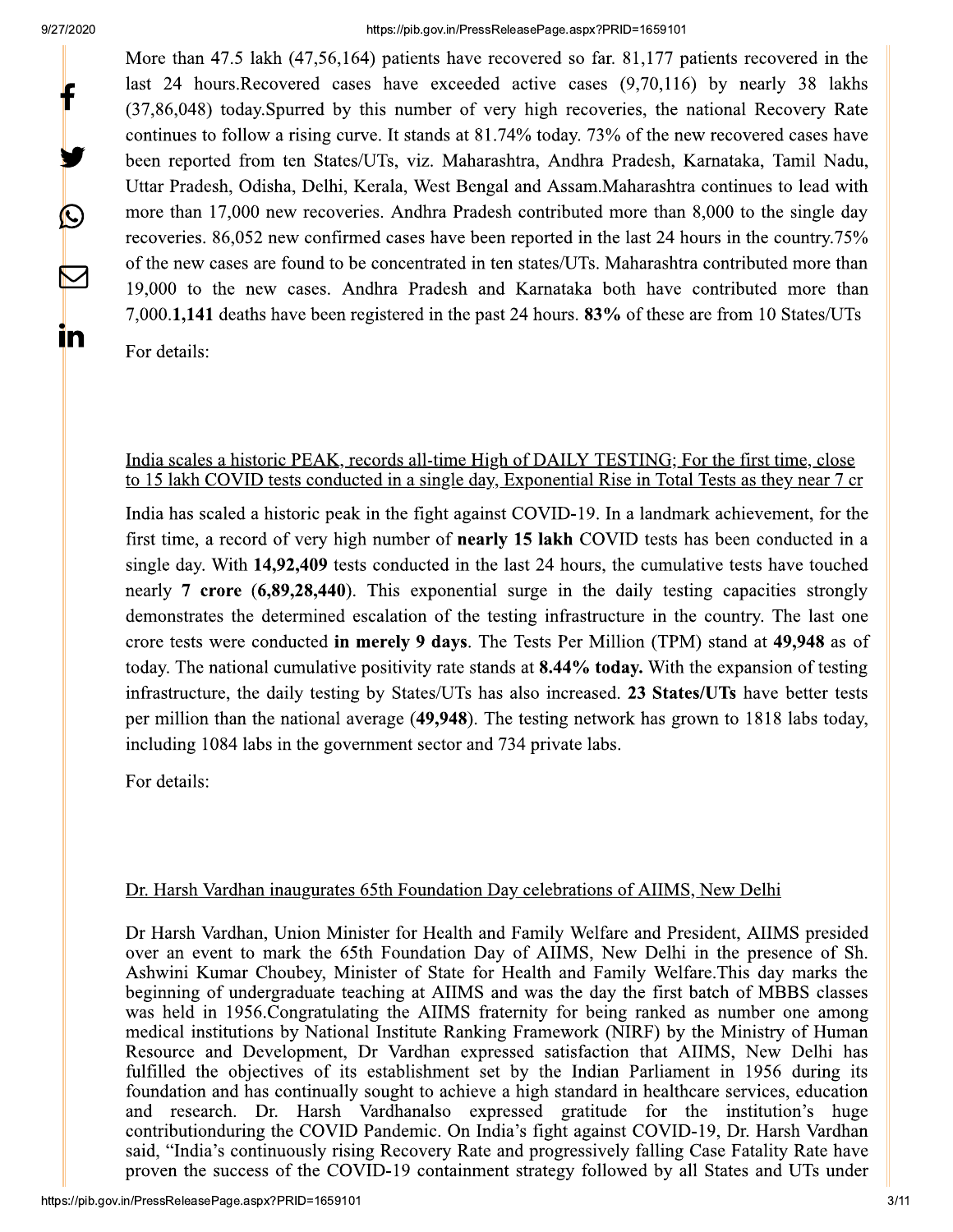f

 $\mathbf{C}$ 

 $\boldsymbol{\nabla}$ 

**in** 

https://pib.qov.in/PressReleasePage.aspx?PRID=1659101

the dynamic guidance of our Prime Minister Shri NarendraModi. We have successfully ramped up our testing capacity which has touched nearly 15 lakh milestone today with more than 1800 testing labs spread across the country. I have confidence in the scientific developments taking place in the field of treatment and vaccines for COVID-19 and soon India will achieve more success in our fight against COVID-19."

For details:

#### Historic reform in Medical Education: National Medical Commission constituted

Historic reform in the field of medical education has been effectedby the Union Government with the constitution of the National Medical Commission (NMC), along with four Autonomous Boards. With this, the decades old institution of the Medical Council of India (MCI) stands abolished. Along with NMC, the four Autonomous Boards of UG and PG Medical Education Boards, Medical Assessment and Rating Board, and Ethics and Medical Registration Board have also been constituted to help the NMC in day to day functioning. This historic reform will steer medical education towards a transparent, qualitative and accountable system. The basic change that has happened is that the Regulator is now 'selected' on merits, as opposed to an 'elected' Regulator. Men and Women with impeccable integrity, professionalism, experience and stature have been now placed at the helm to steer the medical education reforms further.

For details:

### Phone call between Prime Minister Shri NarendraModi and H.E. SUGA Yoshihide, Prime **Minister of Japan**

Prime Minister Shri NarendraModi had a phone call today with His Excellency SUGA Yoshihide, Prime Minister of Japan. The Prime Minister congratulated Prime Minister Suga on his appointment as Prime Minister of Japan and wished him success in achieving his goals. The two leaders concurred that the partnership between the two countries is even more relevant in today's times given the global challenges, including that of the COVID-19 pandemic. They emphasized that the economic architecture of a free, open and inclusive Indo-Pacific region must be premised on resilient supply chains, and in this context, welcomed cooperation between India, Japan and other like-minded countries. The Prime Minister extended an invitation to Prime Minister Suga to visit India for the Annual Bilateral Summit, after improvement of the situation caused by the global COVID-19 pandemic.

For details:

#### Commencement of Yoga Break at Work Place by the Ministry of AYUSH from today

Activities for promoting the "Yoga Break" protocol of the Ministry of AYUSH, which were suspended after the onset of the Covid-19 protocol, have been resumed with effect from today. This five minute protocol is intended to introduce people at the work place to Yoga, and also to help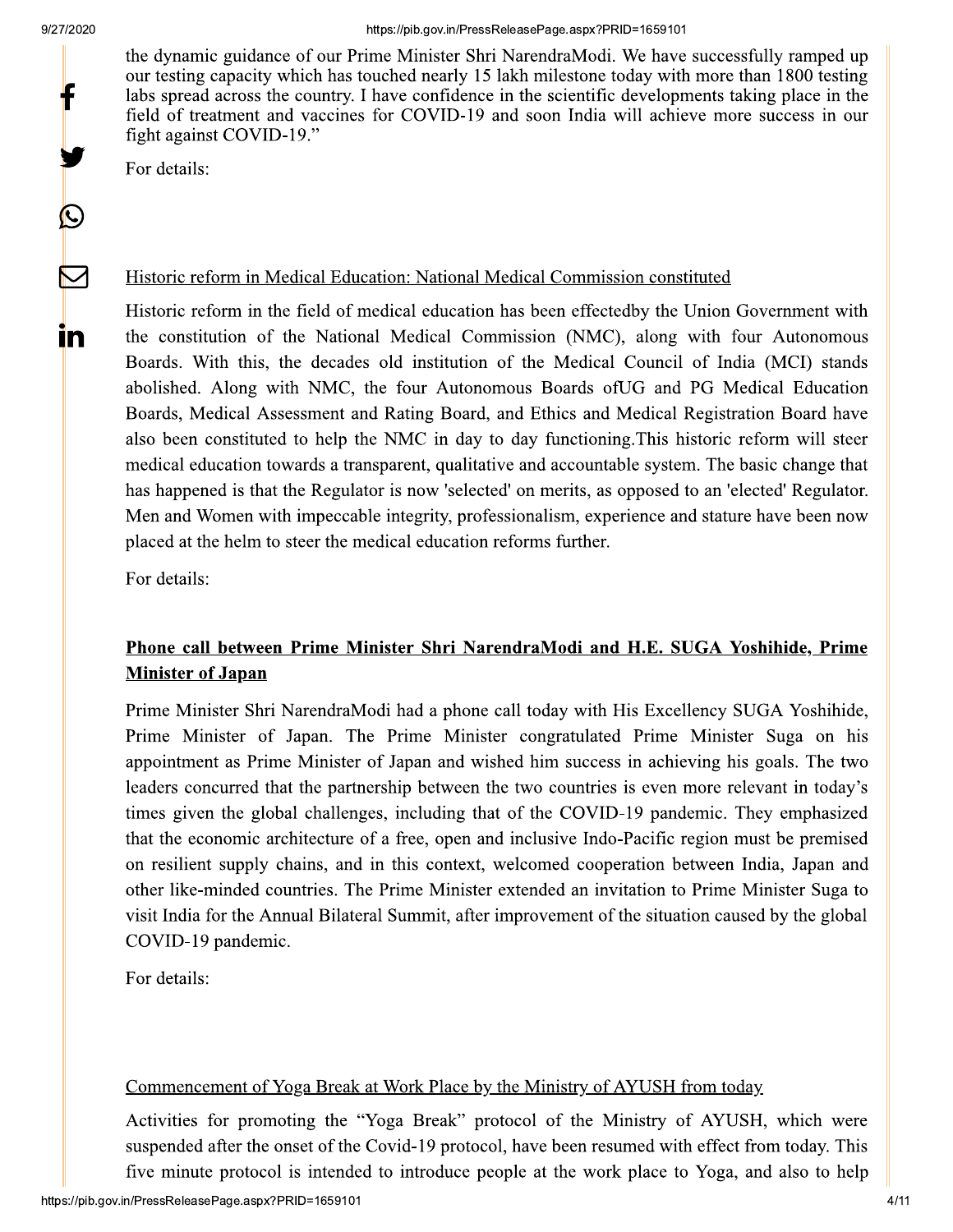f

 $\bigcirc$ 

 $\bm \nabla$ 

in

#### https://pib.qov.in/PressReleasePage.aspx?PRID=1659101

them to take a break from the work schedule and to refresh and re-focus. Ministry of AYUSH in association with MDNIY developed 5 minutes yoga break protocol to de-stress, refresh and refocus the workers at the work place in 2019. The protocol was initially launched on trial basis in January 2020 and was found to be effective, based on an analysis of feedback of participants. Taking account of the currently prevailing health emergency, additional emphasis was laid on breathing exercise (pranayama), in view of its effectiveness in increasing the lungs capacity. Ministry of AYUSH will extend this facility free of cost to the staff & officers of various offices situated in GPO Complex, INA, New Delhi in the coming weeks.

For details:

#### AYUSH Ministry supports a novel e-marathon as part of the "Ayush for Immunity" Campaign

The Ministry of AYUSH has joined hands with Rajagiri College of Social Sciences and Rajagiri Business School, Kochi to organise a novel e-marathon, as a part of the Ministry's three-month campaign called "Ayush for Immunity", focussing on desirable health-promotive and disease preventive steps. Combining technology, physical run, charity and wellness programs, this e-event is expected to add positivity and good health to the lives of the participants. This e-marathon is being conducted for the cause of supporting the education of COVID affected children and to enhance the well-being of the participants during the current pandemic crisis. The participants of emarathon can take part in the event in timings of their choice and at safer places. They also have a long duration of 10 days at their disposal to complete the running challenges. A wellness app will integrate the individual running reading of the participants to a central server (computer) so that all participants will be connected via the centralised software application. Around 8000 participants from India and abroad are expected to join this novel event.

For details:

#### Ayush Ministry to take up clinical study on the potential of Vasa (AdhatodaVasica) and Guduchi for the management of Covid-19

In view of the need for accelerated solutions for Covid-19, the Ministry of AYUSH has taken up systematic studies on different possible solutions through multiple channels. As part of this effort, a proposal for a clinical study to assess the role of Vasa Ghana, Guduchi Ghana and Vasa-Guduchi Ghana in therapeutic management of symptoms in Covid-19 positive cases has recently been approved. This will be a "randomized, open label three armed" study, and will be conducted at the All India Institute of Ayurveda (AIIA), New Delhi, in collaboration with the IGIB unit of CSIR. The detailed proposal with methodology including outcome measures, clinical and laboratory parameters, the logistics of the research has been prepared. The study will use a unique Case Report Forum (CRF), suitable for Ayush mode research. The CRF and study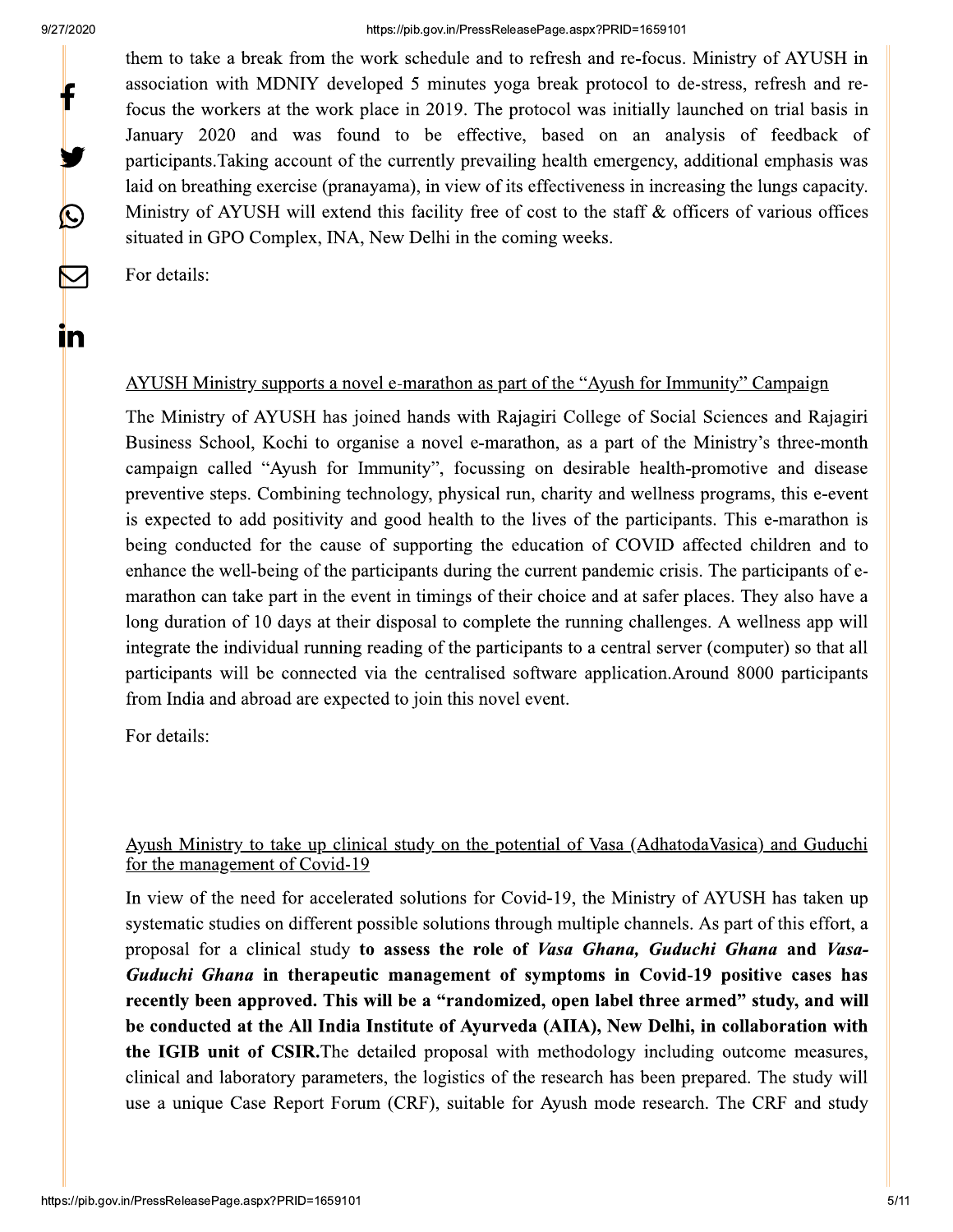$\bigcirc$ 

 $\color{red}\blacktriangleright$ 

<u>in</u>

protocol has also been peer reviewed by experts from different domains including modern medicine and their suggestions have been incorporated. The study will be undertaken subject to the required approvals like that of the Institutional Ethics Committee (IEC).

For details:

#### General Election to the Legislative Assembly of Bihar - Schedule of Election

Election Commission of India today announced the schedule for 2020 General Elections to State Legislative Assembly of Bihar.

For details:

#### 116.88 lakh ha area sown compared to 1066.06 lakh ha, area during Kharif season of corresponding period last year

Ministry of Agriculture and Farmers Welfare and State Governments have put all efforts in successful implementation of mission programs and flagship schemes. The timely prepositioning of inputs by Government of India like seeds, pesticides, fertilizers, machinery and credit has made it possible for large coverage during pandemic lockdown conditions. There is no impact of COVID-19 on progress of area coverage under kharif crops as on date. Credit goes to farmers for timely action and adoption of technologies and taking benefit of government schemes. Progress of area coverage reported is1116.88 lakh ha area compared to corresponding period of last year 1066.06 lakh ha. The final sowing figures for kharif season is expected to be closed on 1<sup>st</sup>October 2020.

For details:

#### India urges Nations to put Nature at the heart of recovery plan post COVID19

Minister for Environment, Forest and Climate Change, Shri Prakash Javadekar urged nations to join hands at the start of the "UN Decade of Action and Delivery for Sustainable Development" to put nature at the heart of our recovery plan and realize the vision of "living in harmony with nature". Shri Javadekar represented India at the virtual Ministerial Roundtable Dialogue on Biodiversity Beyond 2020: Building a Shared Future for All Life on Earth yesterday. The ministerial was hosted by China, one week ahead of the upcoming United Nation Summit on Biodiversity, to exchange views on biodiversity conservation and sustainable development. Around 15 ministerial representatives from countries with adequate regional representation, as well as the heads from relevant international organizations participated in the event. Addressing on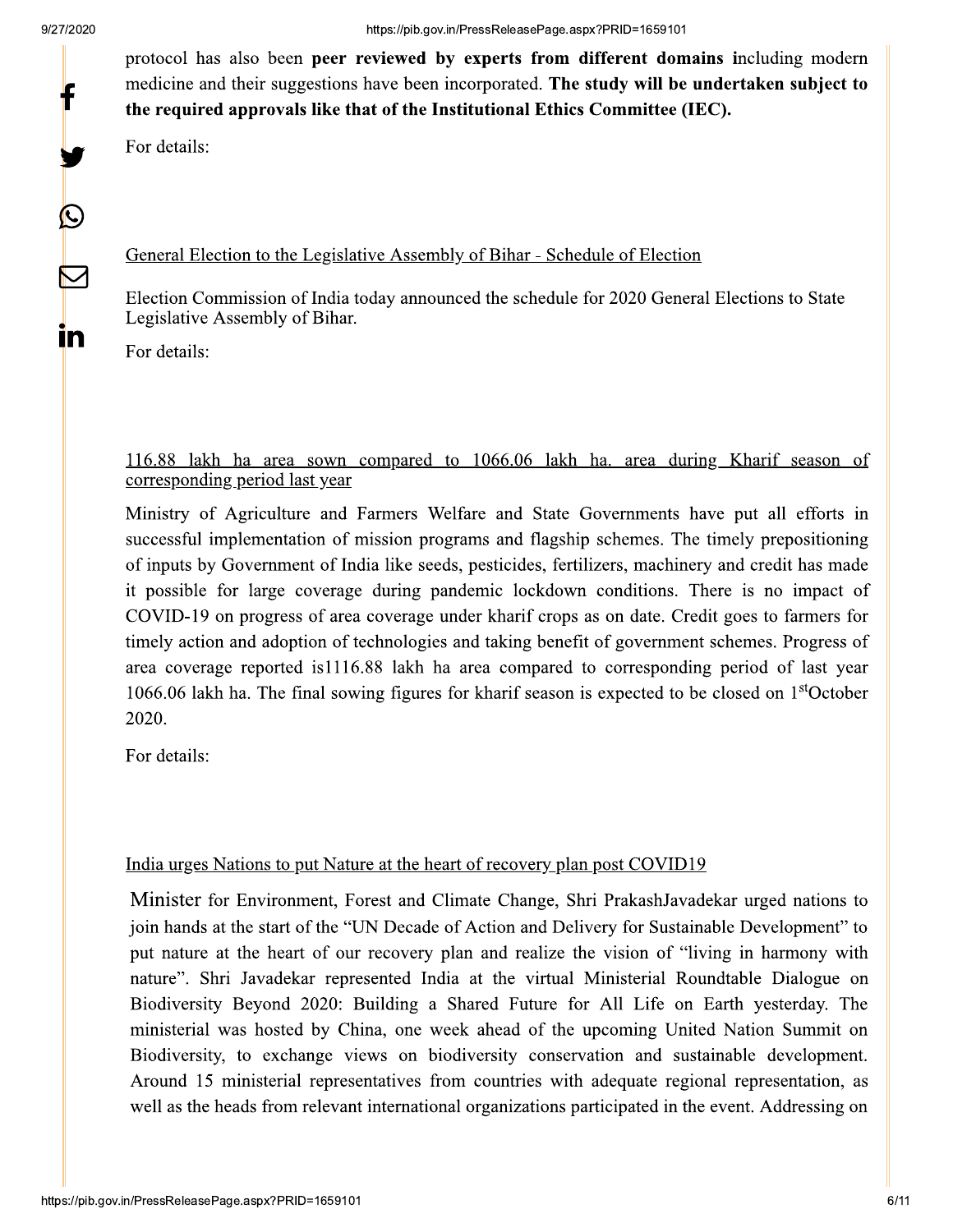$\bigcirc$ 

 $\sum$ 

in

the occasion, Shri PrakashJavadekar stated that *COVID-19* pandemic has emphasized the fact that un-regulated exploitation of natural resources coupled with un-sustainable food habits and consumption patterns lead to destruction of systems that support human life.

For details:

#### Over 1 crore passengers travel by air since Resumption of domestic operations

More than one crore passengers have flownon 1,08,210 flights since recommencement of domestic operations on 25 May 2020, informed Shri Hardeep Singh Puri, MoS, Civil Aviation. Shri Puri further said that domestic aviation is moving towards pre-COVID figures. Civil Aviation minister shared that on 24<sup>th</sup> September, 2020, total number of departing passengers was 1,19,702 and total number of arriving passengers during this period was 1,21,126. He added that total departures were 1393 whereas arrivals were 1394. In the wake of Covid-19, the operations of domestic schedule commercial airlines were ceased with effect from 25th March 2020. These operations resumed after two months on 25th May 2020.

For details:

#### DBT – ICAR Transfer of Technology of novel Brucella vaccine viz. Brucella abortusS19 delta per vaccine

Department of Biotechnology (DBT), facilitated Transfer of Technology of novel Brucella vaccine viz. Brucellaabortus S19 delta per vaccine, through Video Conferencing (VC), earlier this week and anMoU was signed. This vaccine was developed by ICAR-Indian Veterinary Research Institute (ICAR-IVRI), Izatnagar, Uttar Pradesh through a Network project on Brucellosis supported by DBT in which a gene was knocked out from Brucellaabortus S19 strain.

For details:

#### **INPUTS FROM PIB FIELD OFFICES**

Kerala: Kerala now ranks fourth in the rise in number of Covid-19 patients daily. The current prevalence of the disease in the state is above the national average in terms of test positivity. The number of patients has increased by thirty per cent in a week when compared to other states in the country. Kerala is currently sixth in the list of states where more people are under treatment. Following the surge in positive cases, various district administrations have issued orders to make Covid regulations stricter. Quick Response Teams have been deployed in districts like Kozhikode where the prevalence of the virus is very high. At present, 45,919 people are being treated for the virus and 2.12 lakh people in quarantine. The death toll is 613.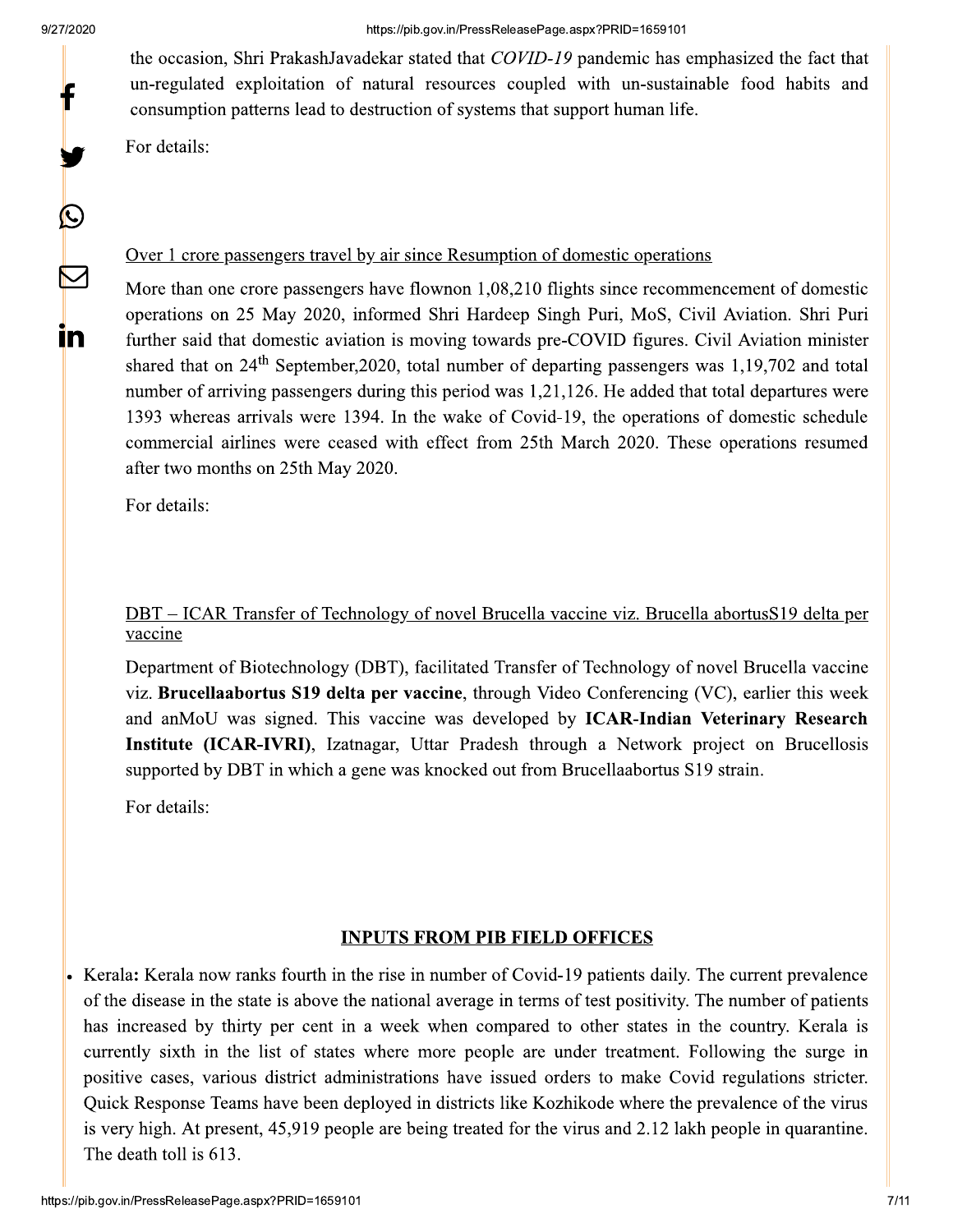- Tamil Nadu: Schools set to reopen from October 1 for Classes 10-12 in Tamil Nadu; this would be
- subject to obtaining written consent from parents or guardians; online classes, distance education will continue. The health officials in Tiruchy to use electoral roll to check the health status of the senior citizens; at present health officials are checking health status of 3,000 residents daily and collecting swab **Samples from 750 people at these camps. The Coimbatore City Municipal Corporation (CCMC) on** Thursday sealed a private laboratory for providing a report that falsely states a 27-year-old person as
- Covid-19 positive.
- Karnataka: Close on the heels of the ASHA workers' strike, nearly 30,000 contract and outsourced health workers in the State stayed off duty on Thursday. In a rare gesture, the Covid-19 warriors from the Ballari district are being honoured by few parents who are planning to name their kids after doctors and nurses. Mysuru district, which registered the highest mortality rate after Bengaluru, has come up with an **In** action plan to contain the spread of coronavirus in the coming weeks. This step comes in the wake of PM NarendraModi expressing anguish over the increase in mortality cases in seven districts of Karnataka.
	- Andhra Pradesh: With over one lakh tests per million population, Andhra Pradesh has a record of 10 per cent of population tested for Covid-19. A total of 53,78,367 samples were screened till date. The state has become number one in the country by significantly increasing its testing capacity in the last six months. To strengthen the medical and health department and increase the services to the patients particularly in view of the Covid-19 pandemic, the state has recruited new staff in Medical and Health department. Meanwhile, the State Road Transport Corporation has got good response for cargo services in the wake of lockdown due to pandemic. The RTC is taking cargo across the state and also to Hyderabad.
	- Telangana: 2381 new cases, 2021 recoveries & 10 deaths reported in the last 24 hours; out of 2381 cases, 386 cases reported from GHMC. Total cases:1,81,627; Active cases: 30,387; Deaths: 1080; Discharges :1,50,160. City bus services resume in Hyderabad, 6 months after they were halted in the wake of the Covid-19 pandemic. The buses are running on 25 major routes, with all necessary precautions. Maoists call for Telangana bandh on September 28 protesting alleged fake encounters.
	- Arunachal Pradesh: Total 283 new COVID-19 positive cases detected in Arunachal Pradesh. Currently, there are 2,331 active cases in the state.
	- Assam: Assam Health Minister HimantaBiswaSarma tweeted that 2,432 patients have been discharged yesterday. Total discharged patients  $1,35,141\&$  active patients 29,830.
- Manipur: 161 new COVID-19 positive cases in Manipur takes the total to 9,537. With 77 percent recovery rate, there are 2,106 active cases.
- Meghalaya: In Meghalaya, 199 individuals have recovered from coronavirus today. Total active cases 1,977, total BSF and Armed Forces 219, total others 1,758 & total recovered 3,058.
- Mizoram: 26 new cases of COVID-19 confirmed in Mizoram yesterday. Total cases 1,786, active cases 681.
- Nagaland: Armed forces continue to top Nagaland's COVID-19 positive chart with  $2,716$  (47%) cases. Returnees are 1,462, traced contacts 1,216 and frontline workers 336.
- Sikkim: Sikkim records 95 new cases, active cases are 679 & total cured & discharged cases are 1,994.
- Maharashtra: Maharashtra on Thursday reported 19,164 Covid-19 infections, taking the tally to 12.82 lakh cases. The state has recorded 32,284 deaths. However, an analysis of data shows that of the state's 36 districts, 92.91% or 11.92 lakh cases and 94% or 32,284 deaths were reported in 20 districts. Besides Mumbai, Pune and Thane; Kolhapur, Satara, Solapur, Sangli, Chandrapur and Nagpur are some of the worst- affected districts, which have been identified intensified Covid management. Following the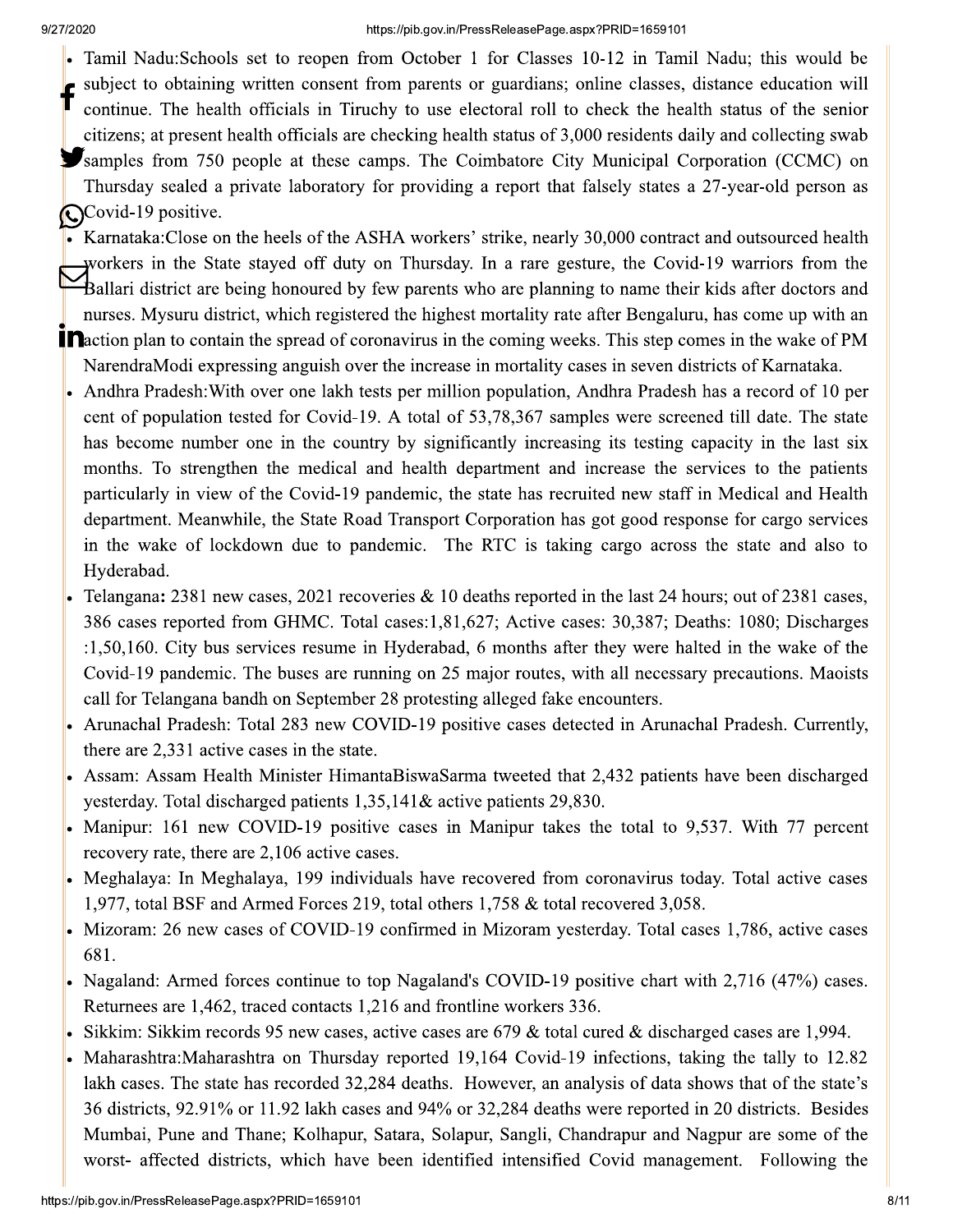review meeting taken by the Prime Minister, dedicated officials are being appointed to monitor the

- situation in these districts to ensure that the situation is brought under control at the earliest. Districts are being directed to ramp up health facilities with adequate number of beds, oxygen supply and ventilators and at the same time, go for massive tracing of contacts.
- Gujarat:Gujarat's Covid tally rose to 1,28,949 with the addition of 1,408 new cases on Thursday, the state health department said. At the same time, as many as 1,410 patients were discharged from  $\bigcirc$  hospitals, raising the number of recovered cases to 1,09,211. With this, the state's recovery rate has risen to 84.69 per cent.
- Rajasthan: Rajasthan Health Department has appointed drug control officers at oxygen production firms and companies to keep a watch on oxygen manufacturing in Jaipur to ensure an adequate supply of oxygen to coronavirus patients. Medical gas manufacturing units established in the district will present **In**daily information to the concerned Drug Control Officer, regarding oxygen production, sales and all other activities occurring in the plant
	- Chhattisgarh: In Chhattisgarh, COVID-19 tests are being substantially increased as corona virus infection continues to surge in the state. Apart from hospitals and primary health centers, the corona tests are also being done by mobile teams. Test facility through rapid antigen kits to identify corona infected patients is currently available in 832 centers. Out of this, 539 centers are in rural areas, while 36 centers are established in urban areas. Meanwhile, ICMR has completed collection of samples for Sero surveillance in seven districts of the state.

#### **FACT CHECK**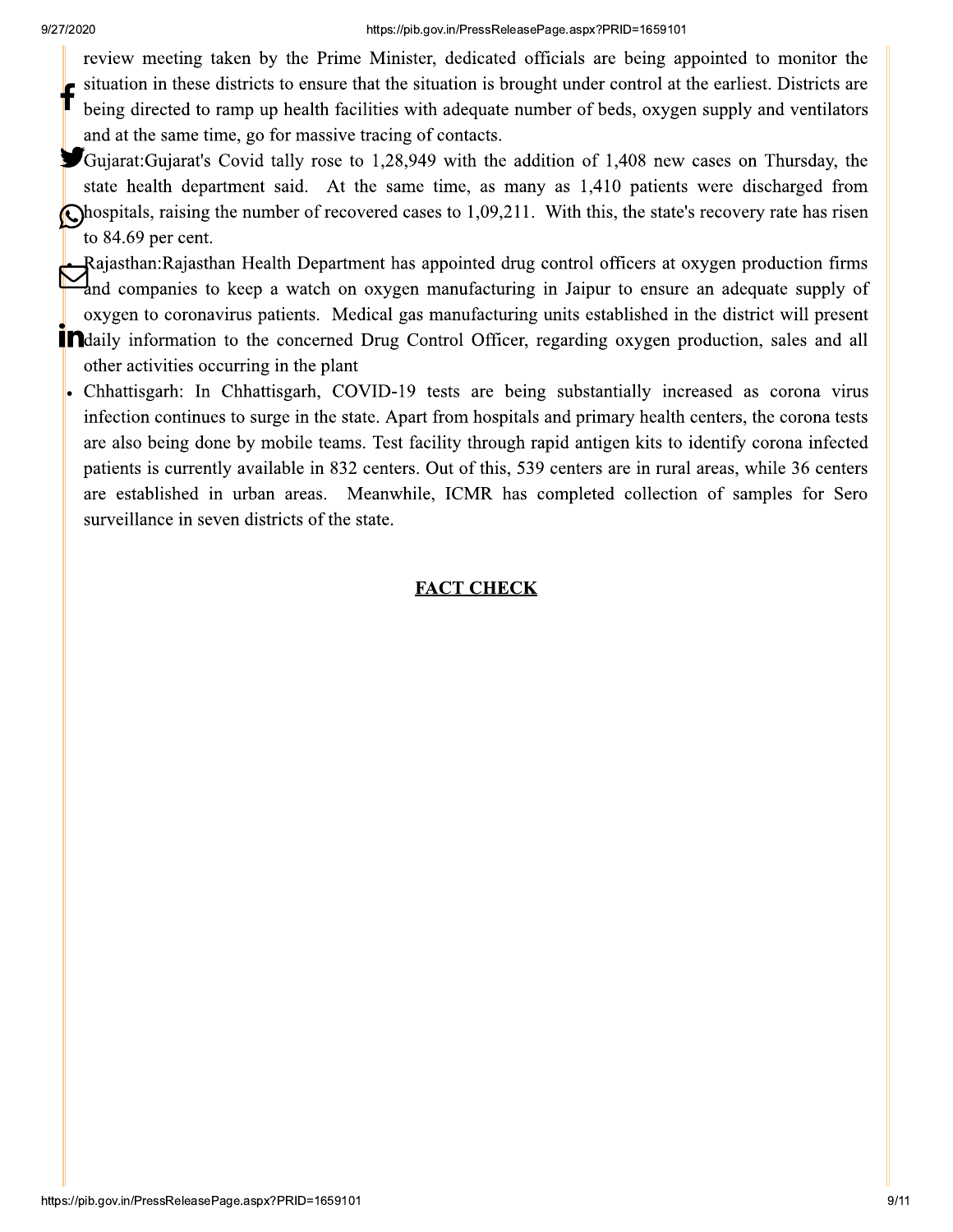In